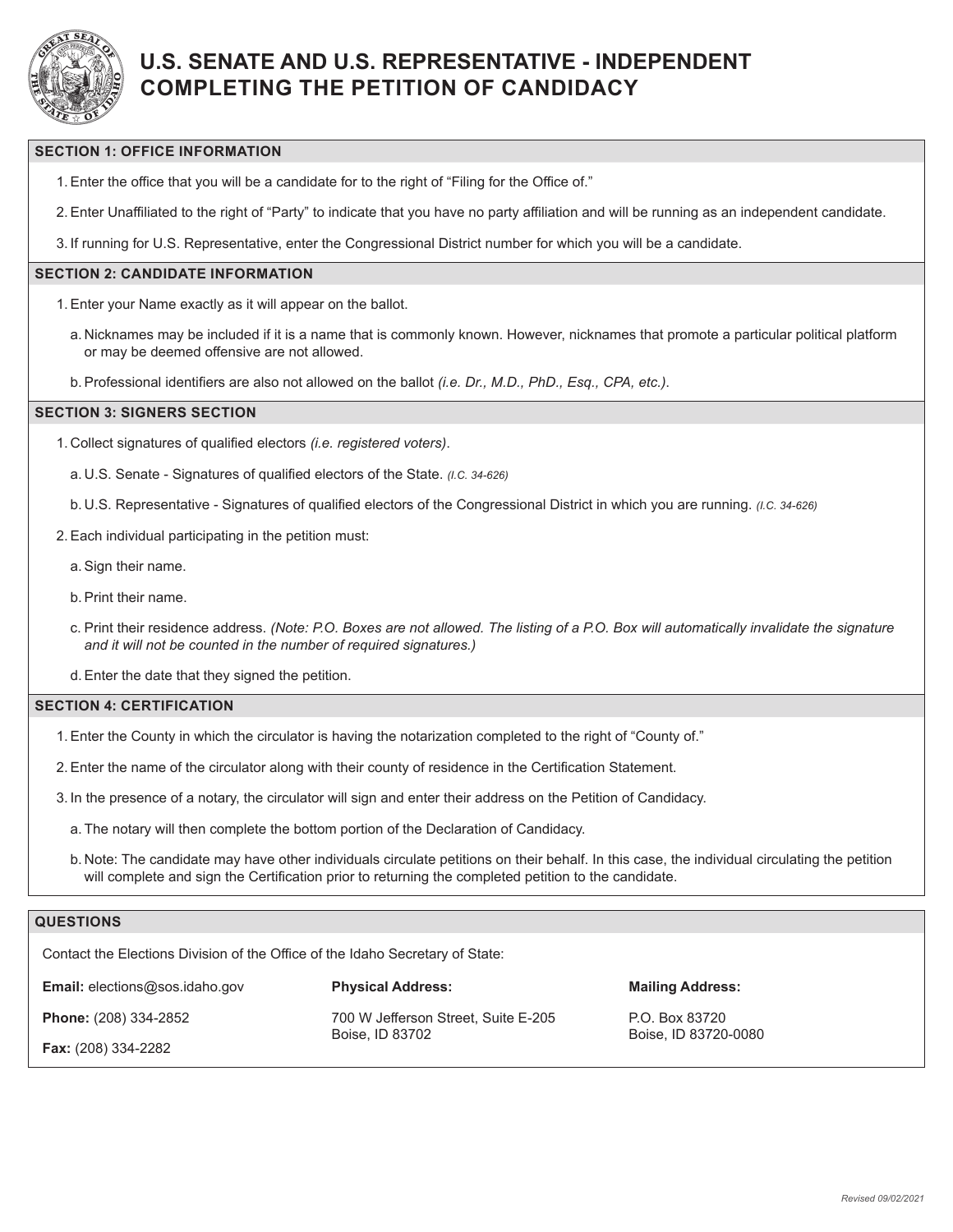

# **U.S. SENATE AND U.S. REPRESENTATIVE - INDEPENDENT PETITION FOR CANDIDACY**

| <b>CANDIDATE FILING DATES</b>                                                                                                                                                                                                                                                                                                                                                                                                                                                  | <b>OFFICE INFORMATION</b>           |                                                                            |                                                |  |  |  |  |
|--------------------------------------------------------------------------------------------------------------------------------------------------------------------------------------------------------------------------------------------------------------------------------------------------------------------------------------------------------------------------------------------------------------------------------------------------------------------------------|-------------------------------------|----------------------------------------------------------------------------|------------------------------------------------|--|--|--|--|
| February 28 - March 11, 2022*<br>This petition must be filed in the Office of the Secretary<br>of State with the Declaration of Candidacy by candidates<br>for U.S. Senate and U.S. Representative during the                                                                                                                                                                                                                                                                  | <b>Filing for the</b><br>Office of: | □ U.S. Representative                                                      |                                                |  |  |  |  |
|                                                                                                                                                                                                                                                                                                                                                                                                                                                                                |                                     |                                                                            | U.S. Representative District Sought: _________ |  |  |  |  |
|                                                                                                                                                                                                                                                                                                                                                                                                                                                                                |                                     | □ U.S. Senate                                                              |                                                |  |  |  |  |
| above filing period. The statutorily required number of<br>signatures must be verified by the appropriate County<br>Clerk prior to filing.                                                                                                                                                                                                                                                                                                                                     |                                     | <b>Party Affiliation:</b> □ Unaffiliated (No political party affiliation.) |                                                |  |  |  |  |
| *All deadlines are at 5:00 PM Local Time                                                                                                                                                                                                                                                                                                                                                                                                                                       |                                     |                                                                            |                                                |  |  |  |  |
| <b>CANDIDATE INFORMATION</b>                                                                                                                                                                                                                                                                                                                                                                                                                                                   |                                     |                                                                            |                                                |  |  |  |  |
| Candidate Name (As it will appear on the ballot.)                                                                                                                                                                                                                                                                                                                                                                                                                              |                                     |                                                                            |                                                |  |  |  |  |
|                                                                                                                                                                                                                                                                                                                                                                                                                                                                                |                                     |                                                                            |                                                |  |  |  |  |
|                                                                                                                                                                                                                                                                                                                                                                                                                                                                                |                                     |                                                                            |                                                |  |  |  |  |
|                                                                                                                                                                                                                                                                                                                                                                                                                                                                                |                                     |                                                                            |                                                |  |  |  |  |
| <b>SIGNERS STATEMENT</b>                                                                                                                                                                                                                                                                                                                                                                                                                                                       |                                     |                                                                            |                                                |  |  |  |  |
| I, the undersigned, being a qualified elector in the State of Idaho, do hereby certify that I reside at the place set opposite my name, and that I join in<br>the petition of the candidate for the office listed above to appear on the General Election ballot on November 8th, 2022, and that each for himself says: I have<br>personally signed this petition; I am a qualified elector of the State of Idaho and my residence address is correctly written after my name. |                                     |                                                                            |                                                |  |  |  |  |
| Signature of Petitioner<br><b>Printed Name</b>                                                                                                                                                                                                                                                                                                                                                                                                                                 |                                     | <b>Residence Address</b>                                                   | Date Signed                                    |  |  |  |  |
| 1.                                                                                                                                                                                                                                                                                                                                                                                                                                                                             |                                     |                                                                            |                                                |  |  |  |  |
| 2.                                                                                                                                                                                                                                                                                                                                                                                                                                                                             |                                     |                                                                            |                                                |  |  |  |  |
| 3.                                                                                                                                                                                                                                                                                                                                                                                                                                                                             |                                     |                                                                            |                                                |  |  |  |  |
| 4.                                                                                                                                                                                                                                                                                                                                                                                                                                                                             |                                     |                                                                            |                                                |  |  |  |  |
| 5.                                                                                                                                                                                                                                                                                                                                                                                                                                                                             |                                     |                                                                            |                                                |  |  |  |  |
| 6.                                                                                                                                                                                                                                                                                                                                                                                                                                                                             |                                     |                                                                            |                                                |  |  |  |  |
| 7.                                                                                                                                                                                                                                                                                                                                                                                                                                                                             |                                     |                                                                            |                                                |  |  |  |  |
| 8.                                                                                                                                                                                                                                                                                                                                                                                                                                                                             |                                     |                                                                            |                                                |  |  |  |  |
| 9.                                                                                                                                                                                                                                                                                                                                                                                                                                                                             |                                     |                                                                            |                                                |  |  |  |  |
| 10.                                                                                                                                                                                                                                                                                                                                                                                                                                                                            |                                     |                                                                            |                                                |  |  |  |  |
| <b>CERTIFICATION</b>                                                                                                                                                                                                                                                                                                                                                                                                                                                           |                                     |                                                                            |                                                |  |  |  |  |
| State of Idaho                                                                                                                                                                                                                                                                                                                                                                                                                                                                 |                                     |                                                                            |                                                |  |  |  |  |
| County of                                                                                                                                                                                                                                                                                                                                                                                                                                                                      |                                     |                                                                            |                                                |  |  |  |  |
| being first duly sworn say: That I am a resident of the State of Idaho and at least eighteen (18) years of age: that every والمساحد المستحدث<br>person who signed this sheet of the foregoing petition signed his or her name thereto in my presence: I believe that each has stated his or her name, address<br>and residence correctly, that each signer is a qualified elector of the State of Idaho, and a resident of the county of                                       |                                     |                                                                            |                                                |  |  |  |  |
| Circulator Signature:                                                                                                                                                                                                                                                                                                                                                                                                                                                          |                                     | Address:                                                                   |                                                |  |  |  |  |
|                                                                                                                                                                                                                                                                                                                                                                                                                                                                                |                                     |                                                                            |                                                |  |  |  |  |
| Subscribed and sworn to before me this ______ day of _____________________, ________.                                                                                                                                                                                                                                                                                                                                                                                          |                                     |                                                                            |                                                |  |  |  |  |
|                                                                                                                                                                                                                                                                                                                                                                                                                                                                                |                                     |                                                                            | NOTARY                                         |  |  |  |  |
| Notary Public in and for the State of Idaho, residing at                                                                                                                                                                                                                                                                                                                                                                                                                       |                                     |                                                                            | SEAL                                           |  |  |  |  |
|                                                                                                                                                                                                                                                                                                                                                                                                                                                                                |                                     |                                                                            | HERE                                           |  |  |  |  |
|                                                                                                                                                                                                                                                                                                                                                                                                                                                                                |                                     |                                                                            |                                                |  |  |  |  |